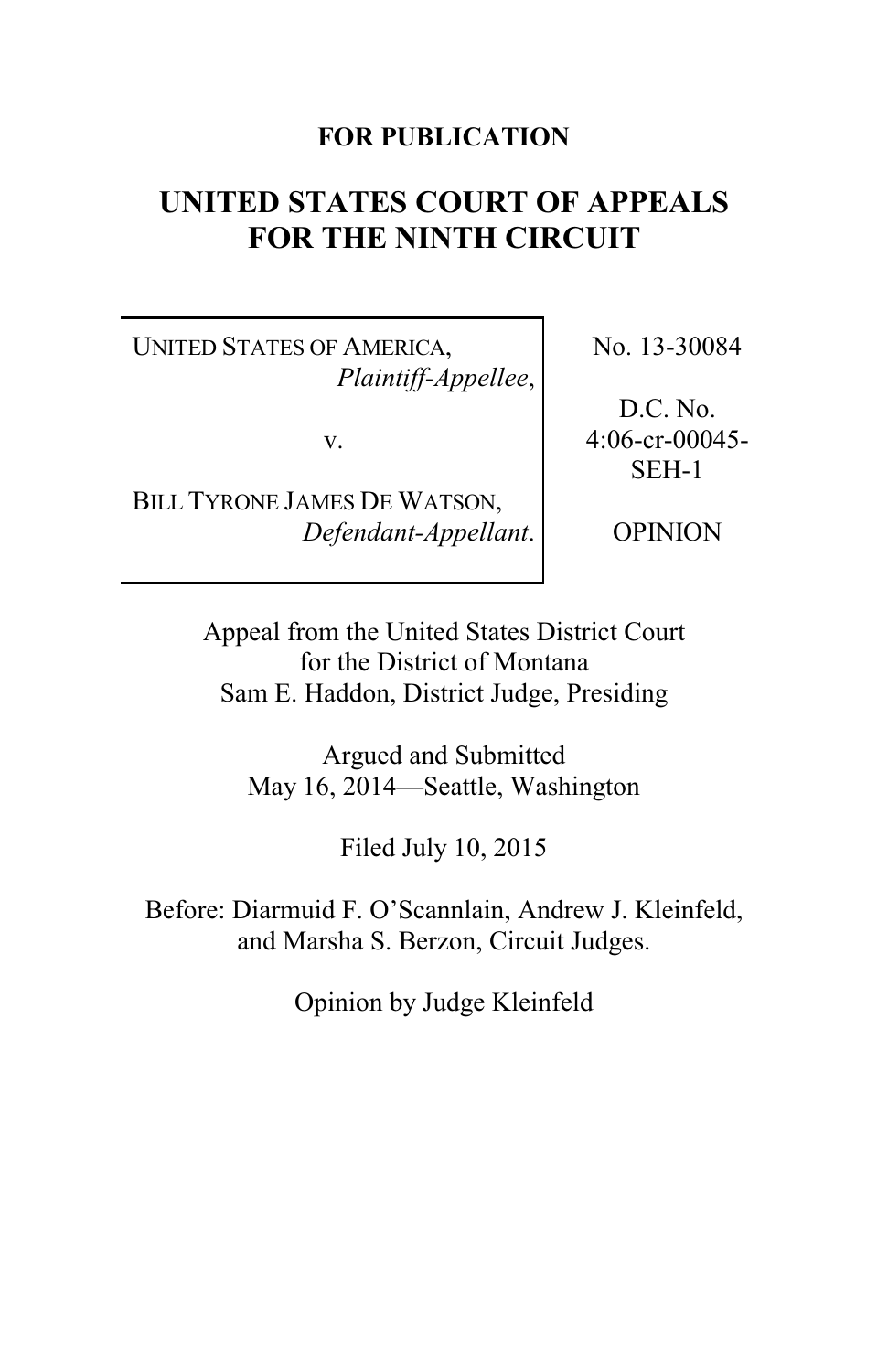# **SUMMARY\***

## **Criminal Law**

The panel reversed the district court's denial of Bill Watson's 2013 motion pursuant to the Innocence Protection Act to order DNA testing of underwear, clothes, and vaginal swabs in a case in which Watson was convicted in 2006 of knowingly attempting to engage in a sexual act with a person physically unable to communicate unwillingness.

The panel held that Watson satisfied the preconditions that he identify a theory of defense that would establish his actual innocence, and that the identity of the perpetrator was at issue in the trial.

The panel held that new DNA tests that make previouslyuseless DNA capable of identification amount to "newly discovered DNA evidence" under the Act, even though the underwear and semen are not, thereby rebutting the presumption of the motion's untimeliness.

# **COUNSEL**

Elizabeth L. Griffing, Axilon Law Group, PLLC, Missoula, Montana; Wendy Holton, Helena, Montana; Brendan McQuillan, Montana Innocence Project, Missoula, Montana, for Defendant-Appellant.

**<sup>\*</sup>** This summary constitutes no part of the opinion of the court. It has been prepared by court staff for the convenience of the reader.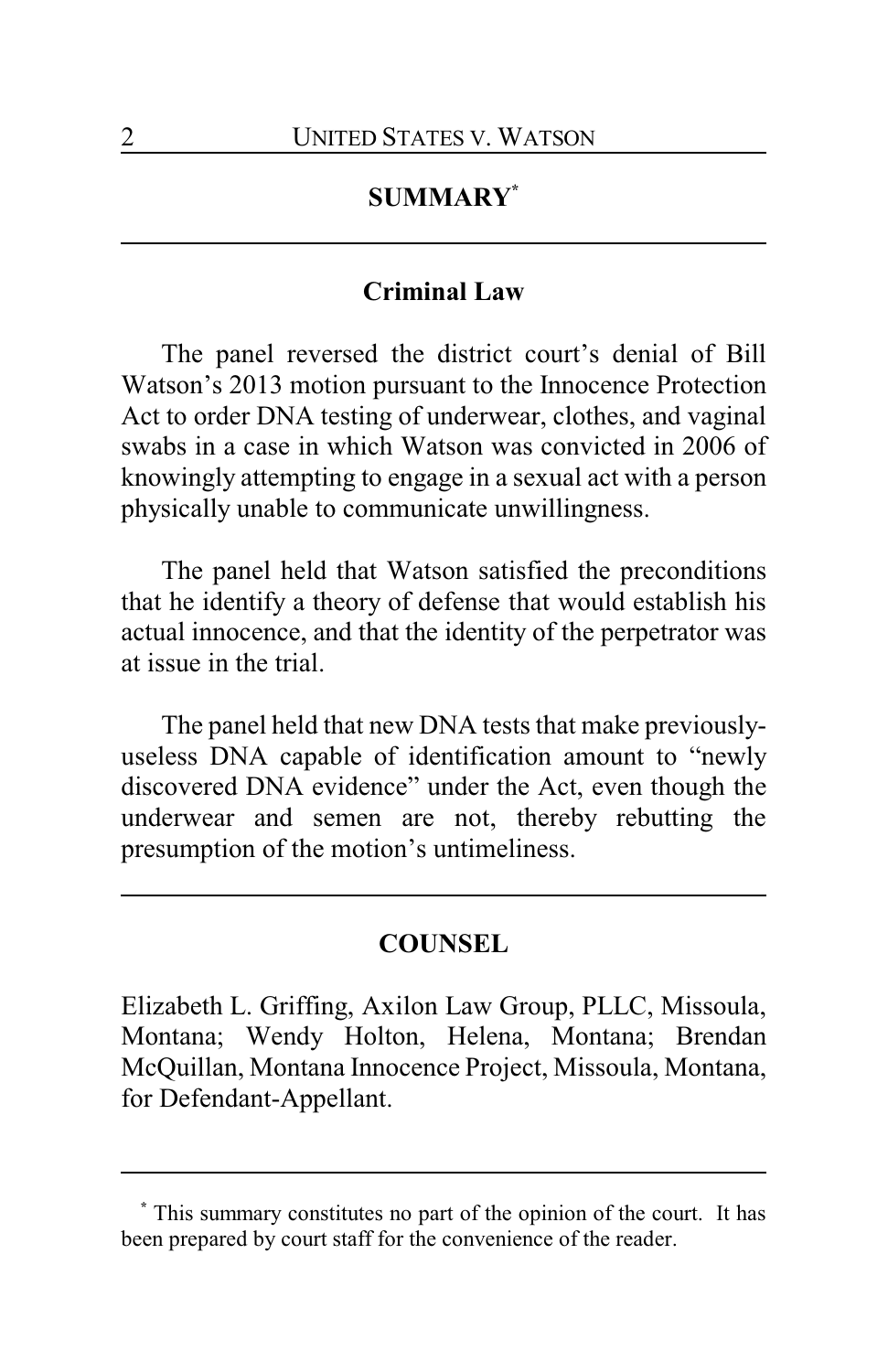Michael Cotter, United States Attorney, and Laura B. Weiss, Assistant United States Attorney, Great Falls, Montana, for Plaintiff-Appellee.

Colin M. Stephens (briefed), The Innocence Network, Missoula, Montana, for Amicus Curiae The Innocence Network.

### **OPINION**

KLEINFELD, Senior Circuit Judge:

We address whether new DNA tests that make previously useless DNA capable of identification amount to "newly discovered DNA evidence" under the Innocence Protection Act.

#### **Facts**

Bill Watson was indicted for knowingly attempting to engage in a sexual act with a person physically unable to communicate unwillingness, as well as for assault of the victim's brother with a dangerous weapon. The case came to federal court because the indictment charged that Watson, "an Indian person," committed the crimes "within the boundaries of the Rocky Boy's Indian Reservation, being Indian Country." He was convicted of the sex crime but not the assault, and sentenced to 178 months of imprisonment to be followed by five years of supervised release.

The alleged sex crime and assault occurred at a party at J.M.B.'s house. Her mother was away, and the teenaged children and their friends had obtained two bottles of rum.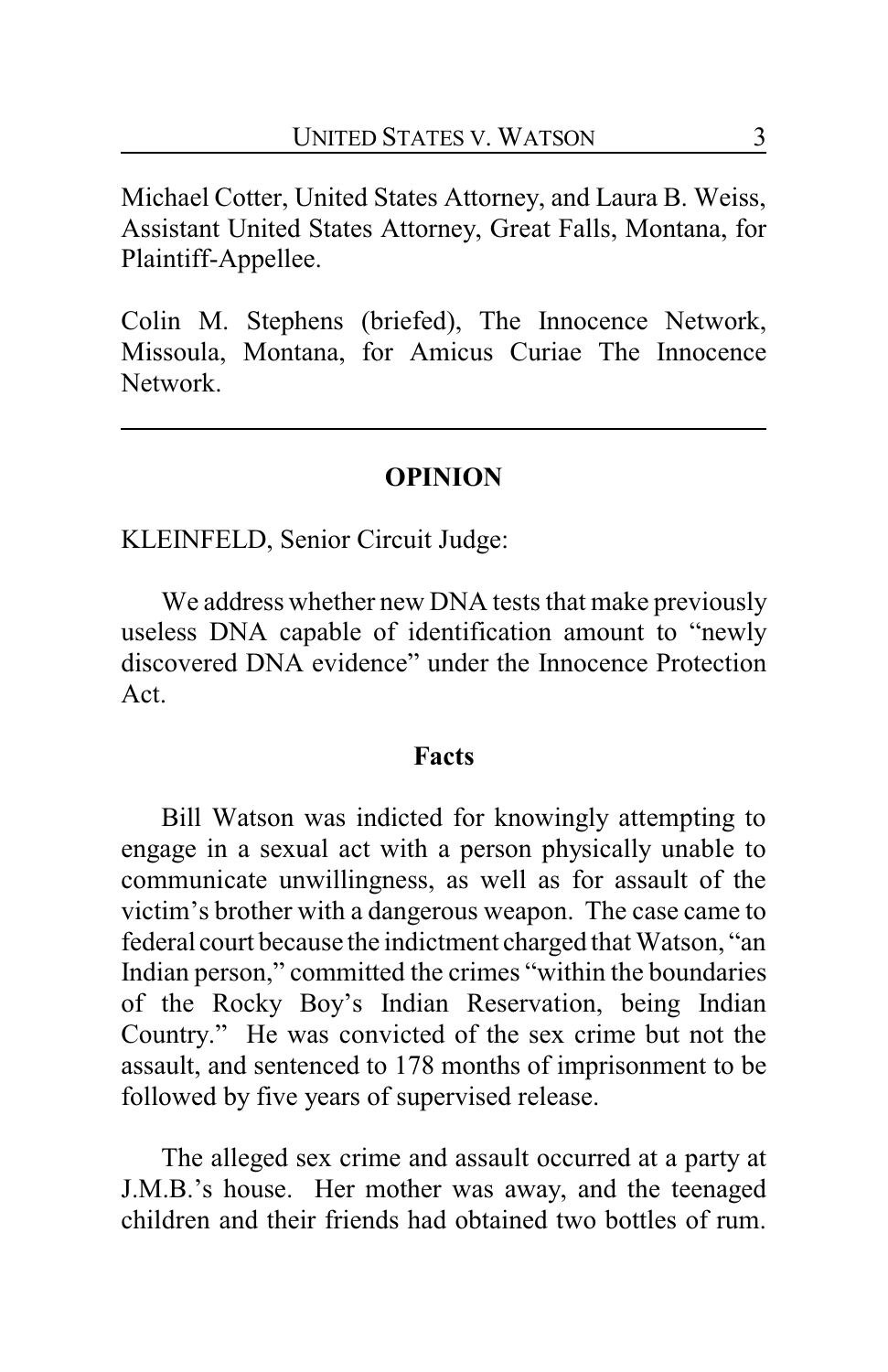J.M.B., then 14 years old, got so drunk that a friend and her brother were concerned about her choking on her vomit while she slept, and gagged her to make her throw up. After she vomited, they put her to bed in the master bedroom, her mother's room. Watson went to that bedroom.

From there, the accounts diverged. J.M.B. was unable to give an account of what happened. She testified that she did not remember anything, from when she passed out to when her brother woke her up afterwards. She did not testify to any sexual contact with anyone.

Watson testified that he went to that bedroom because he needed to defecate. He did not want to use the downstairs bathroom because he "didn't want to smell up the bathroom that everybody would go to, and I didn't want to be laughed at." He had to pass through the master bedroom to get to the upstairs bathroom. He testified that he never touched the sleeping girl. When J.M.B.'s older brother asked him what he was doing in the master bedroom, he said he was "coming from the bathroom," and the brother said "bull," and accused him of raping his sister.

The older brother testified that he went to the room periodically to check on his sister, and caught Watson with his pants down, having sex with his unconscious sister. He testified that Watson had "his penis in [his] sister's vagina." Watson had his pants and underpants down, his sister's pants and underpants down, and was "pumping back and forth." Since J.M.B. was unconscious, Watson would have had to have pulled down her pants and underpants. When the brother walked in, Watson withdrew and was visibly "aroused." Watson said he was sorry.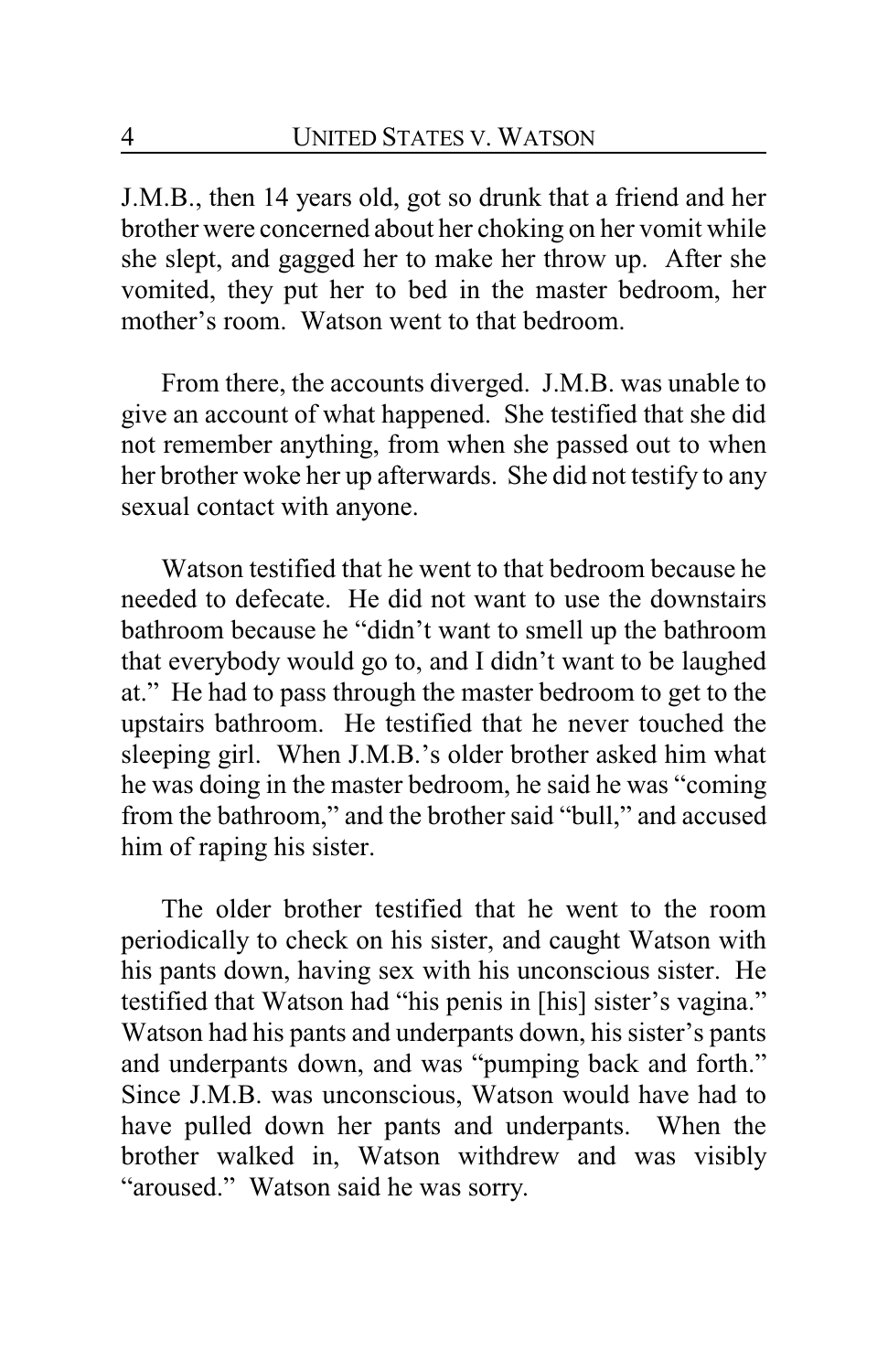The brother and Watson agree that they got in a brief fight after the brother encountered Watson in the bedroom, and then Watson went downstairs. Watson came back with a hammer and started swinging it at the brother. The brother told the police and the doctor the next morning that Watson had hit him with the hammer, but testified at trial that the hammer never touched him. The doctor who examined him testified that "he had bruises"

Watson left the house after the fight. The brother and a girl who was friends with the brother and with J.M.B. woke J.M.B. up. The girl brought clothes not smelling of vomit, including the mother's underwear from the bathroom floor, to put on J.M.B. J.M.B. testified that she had never worn those underwear before, and her mother testified that the underwear belonged to her.

The medical examination of J.M.B. was inconclusive. In the exhibits submitted with the motion for DNA testing, the emergency room physician stated that J.M.B.'s hymen was not torn. She noted "no evidence of injury or laceration to the vaginal wall," and that "[t]he hymen appears only slightly patulous.**<sup>1</sup>** It is not torn. It accommodates a narrow speculum easily and the patient tolerates speculum examination really quite well." The medical report stated that there was no injury to the vaginal walls. At trial, the physician testified that she had observed a one millimeter abrasion, four small skin tears, and bluish discoloration that might be bruising or J.M.B.'s normal skin coloration of that skin, in the perineal area.

**<sup>1</sup>** GOULD MEDICALDICTIONARY 1142 (3d ed. 1972)(defining "patulous" as "expanded, open, loose").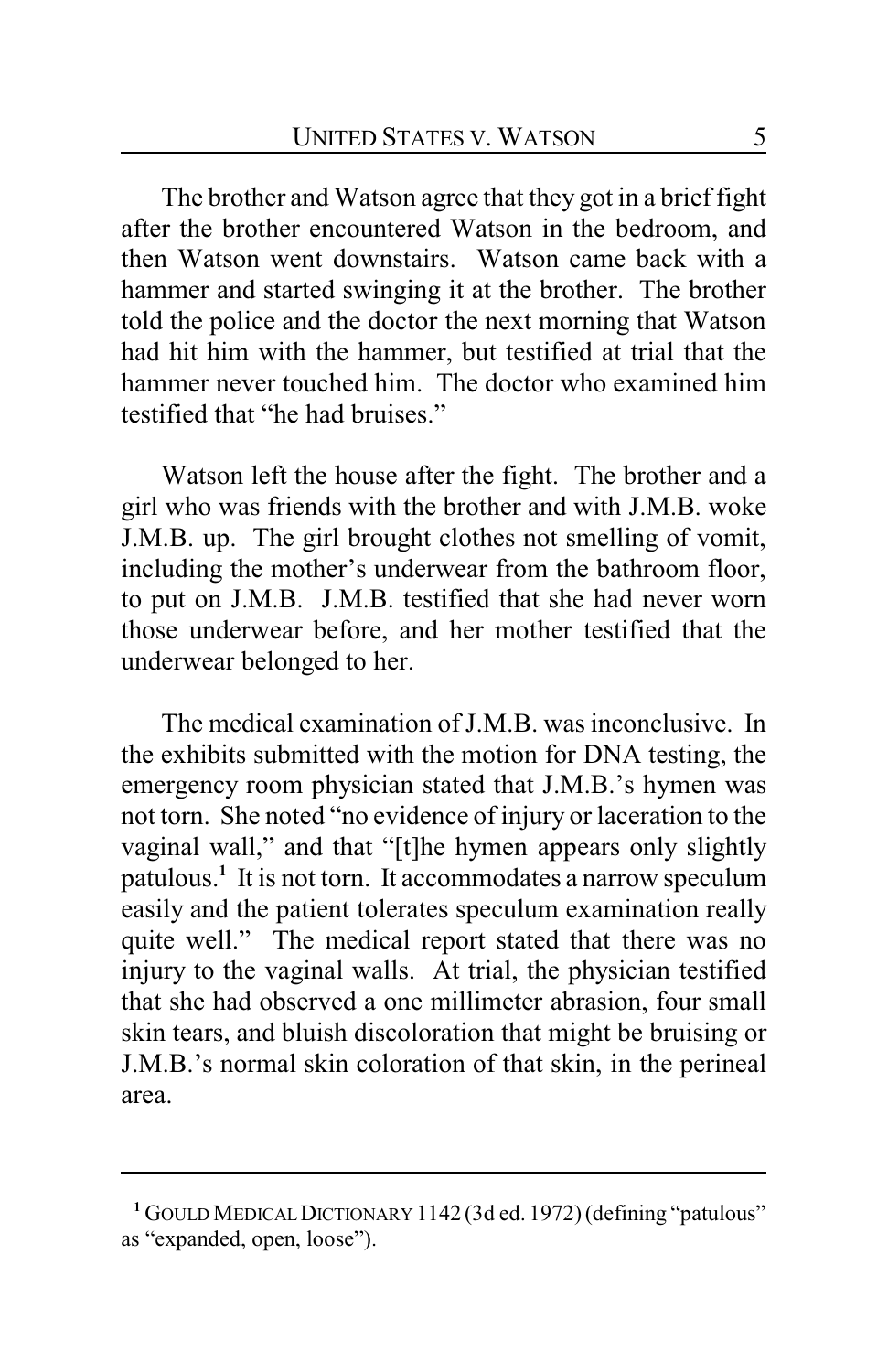The older brother, who was the only eyewitness to the alleged rape, was drunk himself, having consumed rum from both bottles that night and three or four beers earlier in the day. And he testified inconsistently with his prior statement to the police that Watson had hit him with a hammer.

An FBI DNA examiner testified that there was no semen on the vaginal swabs. But she found semen in the underwear J.M.B. was wearing. The FBI examiner testified that "I was not able to determine the source of the semen in these underwear, because of the extremely small amount of male contribution that was identified by DNA analysis." She testified that she could not exclude any male from being the source of the semen, because there was not enough of it to test. All she could determine from the science then available was that the DNA she could identify in the crotch of the underwear came from two women, evidently J.M.B. and her mother. That DNA was from one or two females, not any male. The male substance was the semen, but there was not enough of it to test, in 2006, for DNA.

The jury convicted Watson of attempted sexual assault. Seven years later, with the aid of the Innocence Project, which describes itself as "a national litigation and public policy organization dedicated to exonerating wrongfully convicted individuals through DNA testing and reforming the criminal justice system to prevent future injustice,"**<sup>2</sup>** Watson filed a motion in the district court to order DNA testing of the underwear, clothes, and vaginal swabs. Watson and the Innocence Project propose to pay for the testing themselves, so the government will not be burdened with the expense.

**<sup>2</sup>** http://www.innocenceproject.org/about-innocence-project.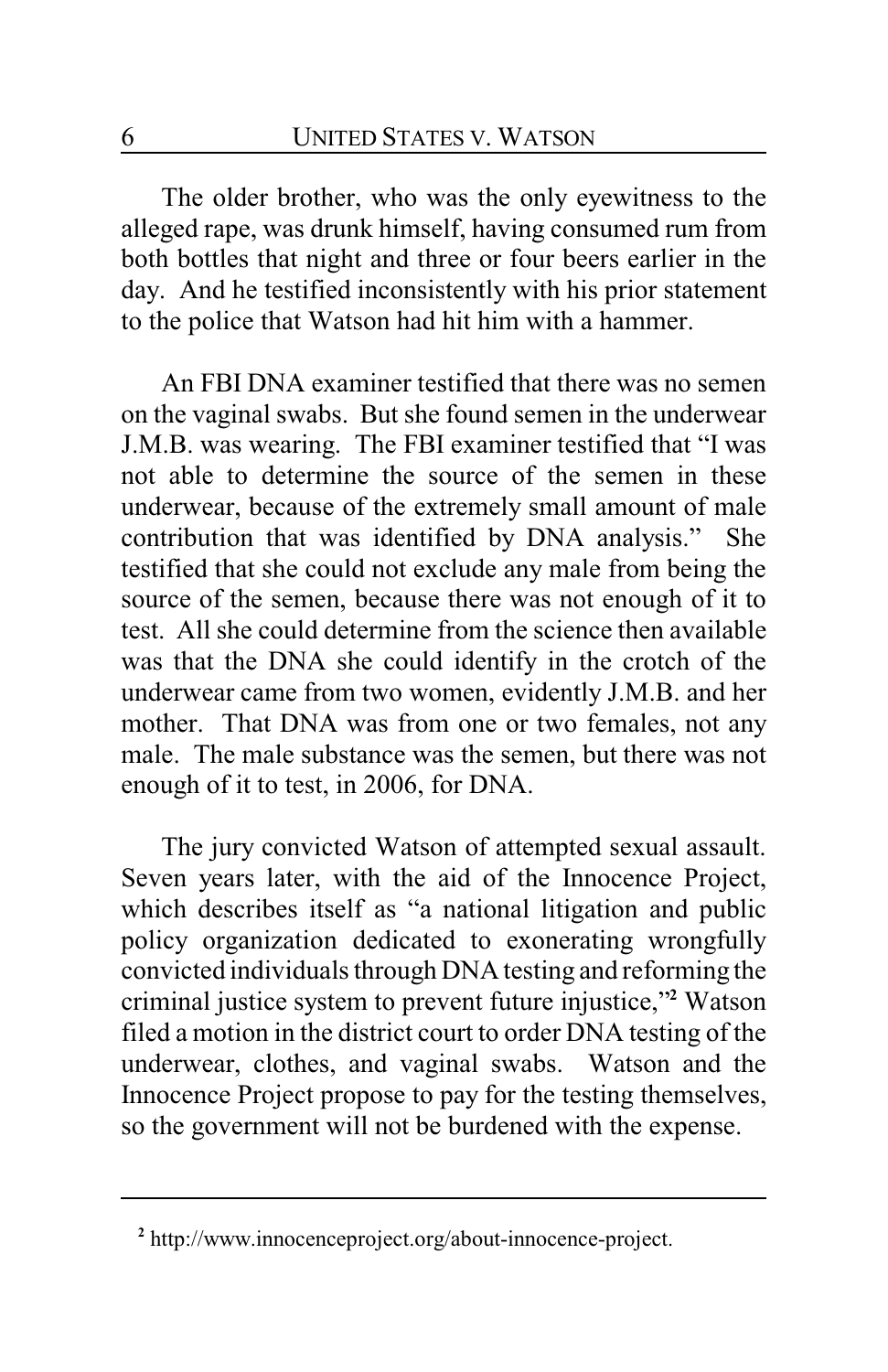An affidavit in support of the motion for DNA testing, by Dr. Greg Hampikian, a biology professor at Boise State University, says that DNA testing would now allow identification not only of the contributor of the tiny amount of semen in the underwear, but also of even tiny amounts of DNA from skin cells of anyone who had physical contact with the inside of J.M.B.'s vagina and even, from his hands, contact with her clothing. Scientists call this "touch" DNA testing, that is examining the DNA of someone who merely touched something with his skin, testing not possible when Watson was tried. Watson filed an affidavit saying "I am actually innocent" of the sexual assault, as he testified at trial, and argues that the DNA from the vagina, underwear, and outer clothing will show the absence of any contribution from him.

The district court held a hearing, and denied the motion as untimely. The reason for the ruling was that the statute makes a motion presumptively untimely if made more than three years after conviction. The presumption is overcome by "newly discovered DNA evidence." The underwear, vaginal swabs and outer clothing were all available at the time of trial, so the district court deemed them not to be "newly discovered DNA evidence." Watson appeals.

### **Analysis**

We review the question of statutory interpretation *de novo*. **3**

**<sup>3</sup>** *United States v. Youssef*, 547 F.3d 1090, 1093 (9th Cir. 2008) ("Questions of statutory interpretation are reviewed *de novo*.").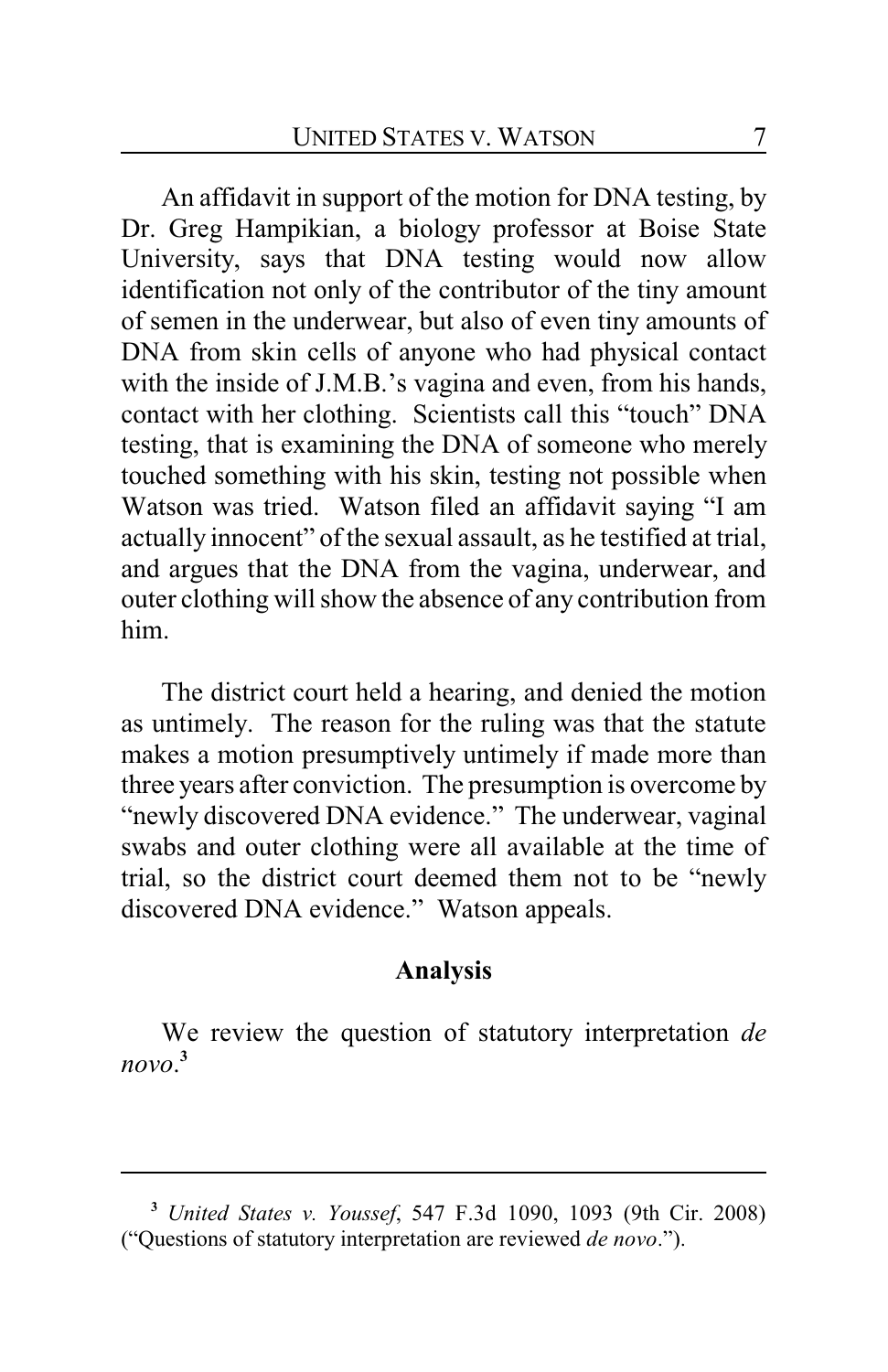In 2004, Congress passed the Innocence Protection Act.**<sup>4</sup>** It opens the door to revisiting mistaken convictions, when the new science of identifying people by their DNA left at a crime scene may exonerate the wrongly convicted. Forensic evidence can sometimes prove innocence as well as guilt. As the Supreme Court explained in *District Attorney's Office for the Third Judicial District v. Osborne*, "DNA testing has an unparalleled ability both to exonerate the wrongly convicted and to identify the guilty. It has the potential to significantly improve both the criminal justice system and police investigative practices."**<sup>5</sup>**

The Innocence Protection Act commands testing. It says the court "shall order DNA testing,"**<sup>6</sup>** not "may" order testing, in the covered circumstances. The statute requires satisfaction of ten criteria, of which three are at issue in this case.

# **1. Actual Innocence and Identity.**

The Act preconditions the mandatory testing requirement on, among other things, (1) the applicant's identification of a theory that would establish his actual innocence,**<sup>7</sup>** and (2) if conviction followed a trial, a showing that the identity of the perpetrator was at issue in the trial.**<sup>8</sup>** The government argues

- **5** 557 U.S. 52, 55 (2009).
- **6** 18 U.S.C. § 3600(a).
- $7$  *Id.* § 3600(a)(6)(B).
- **8** *Id.* § 3600(a)(7).

**<sup>4</sup>** 18 U.S.C. § 3600.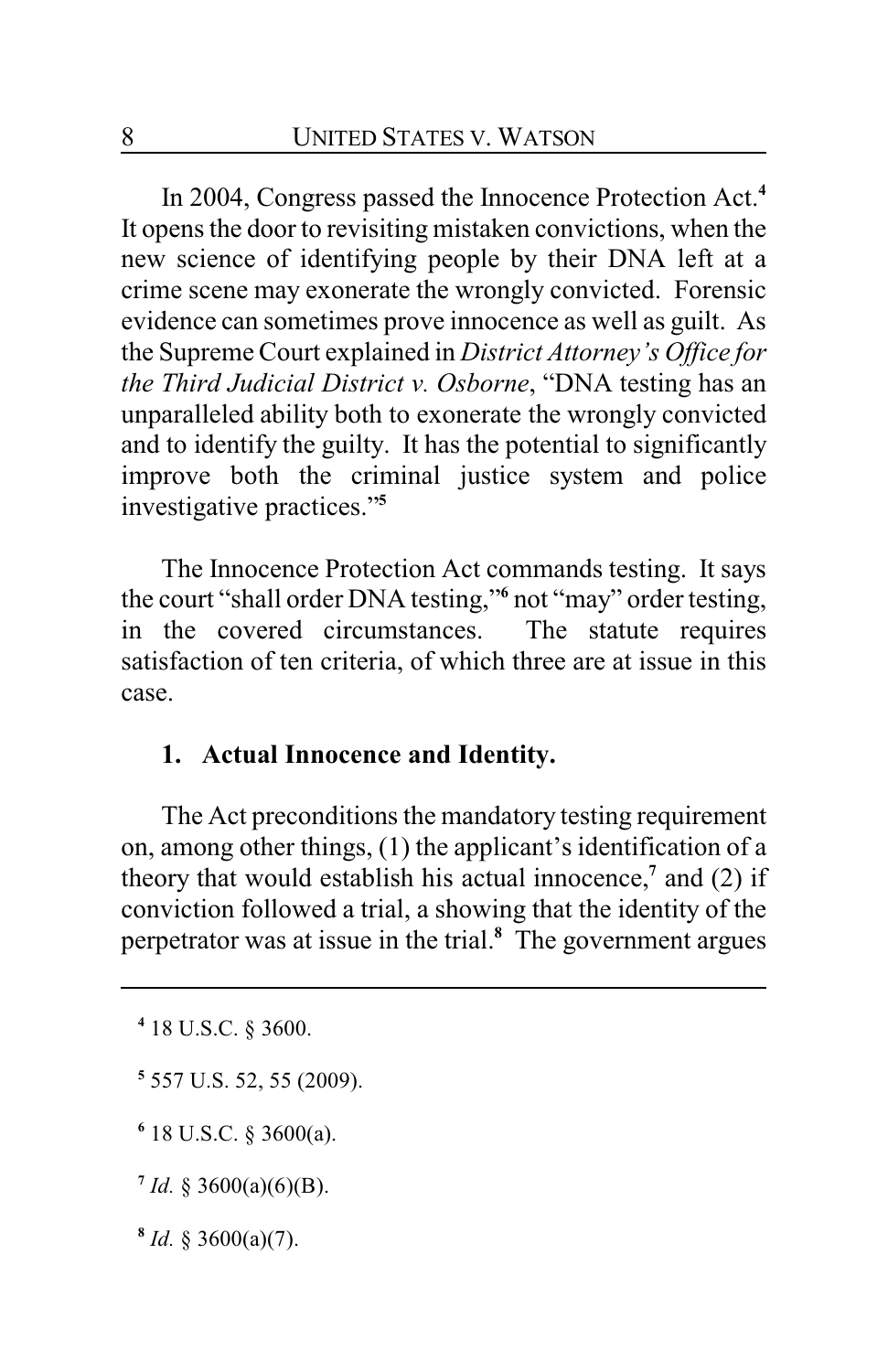that Watson did not identify a theory of defense that would establish his actual innocence, and also that the identity of the perpetrator was not at issue.**<sup>9</sup>**

**<sup>9</sup>** The ten factors that must be met for a court to order post-conviction DNA testing under 18 U.S.C. § 3600(a) are:

> "(1) The applicant asserts, under penalty of perjury, that the applicant is actually innocent of–

(A) the Federal offense for which the applicant is under a sentence of imprisonment or death; or

(B) another Federal or State offense, if–

(i) evidence of such offense was admitted during a Federal death sentencing hearing and exoneration of such offense would entitle the applicant to a reduced sentence or new sentencing hearing; and

(ii) in the case of a State offense–

(I) the applicant demonstrates that there is no adequate remedy under State law to permit DNA testing of the specified evidence relating to the State offense; and

(II) to the extent available, the applicant has exhausted all remedies available under State law for requesting DNA testing of specified evidence relating to the State offense.

(2) The specific evidence to be tested was secured in relation to the investigation or prosecution of the Federal or State offense referenced in the applicant's assertion under paragraph (1).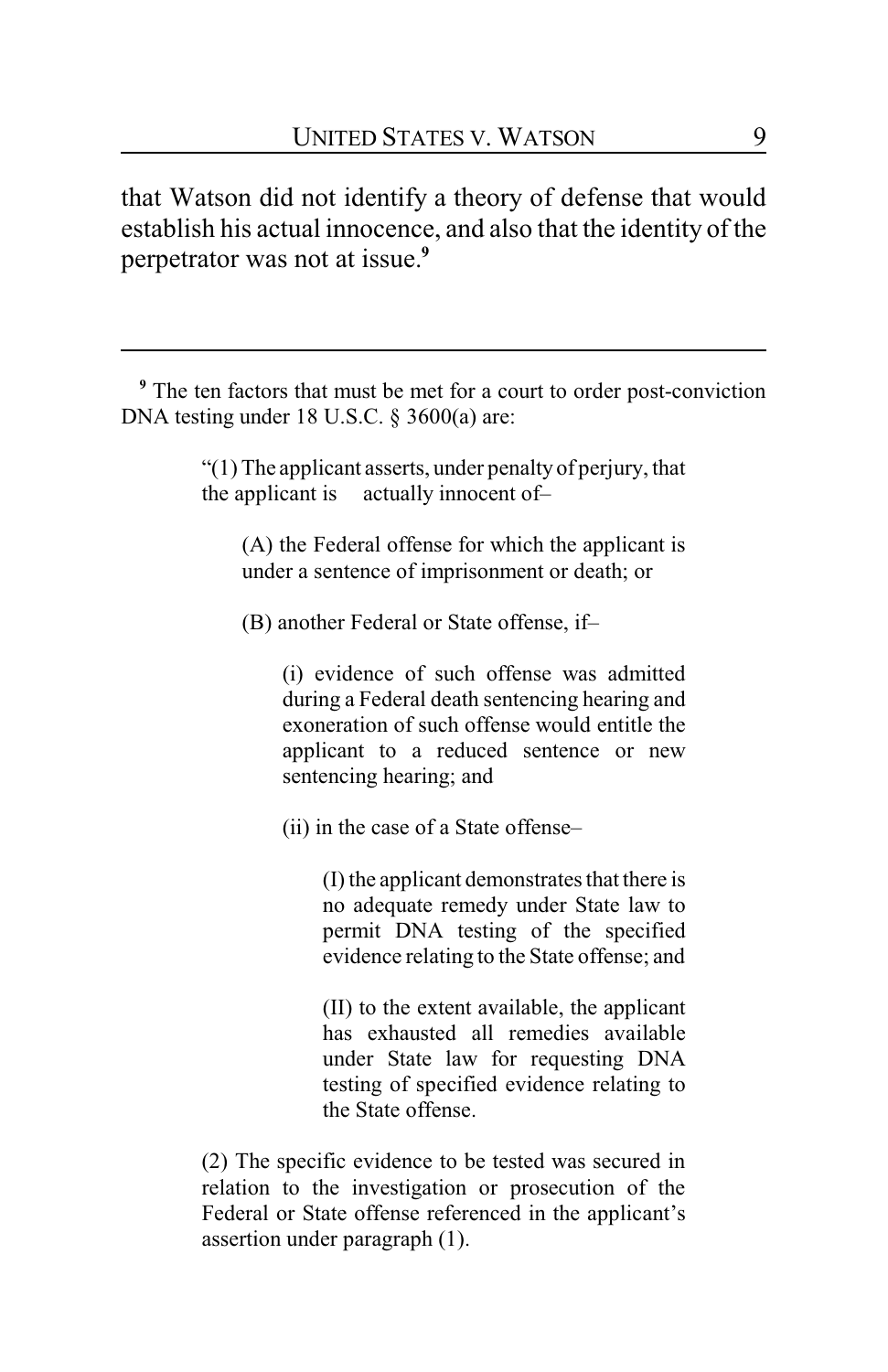(3) The specific evidence to be tested–

(A) was not previously subjected to DNA testing and the applicant did not–

(i) knowingly and voluntarily waive the right to request DNA testing of that evidence in a court proceeding after the date of enactment of the Innocence Protection Act of 2004; or

(ii) knowingly fail to request DNA testing of that evidence in a prior motion for postconviction DNA testing; or

(B) was previously subjected to DNA testing and the applicant is requesting DNA testing using a new method or technology that is substantially more probative than the prior DNA testing.

(4) The specific evidence to be tested is in the possession of the Government and has been subject to a chain of custody and retained under conditions sufficient to ensure that such evidence has not been substituted, contaminated, tampered with, replaced, or altered in any respect material to the proposed DNA testing.

(5) The proposed DNA testing is reasonable in scope, uses scientifically sound methods, and is consistent with accepted forensic practices.

(6) The applicant identifies a theory of defense that–

(A) is not inconsistent with an affirmative defense presented at trial; and

(B) would establish the actual innocence of the applicant of the Federal or State offense referenced in the applicant's assertion under paragraph (1).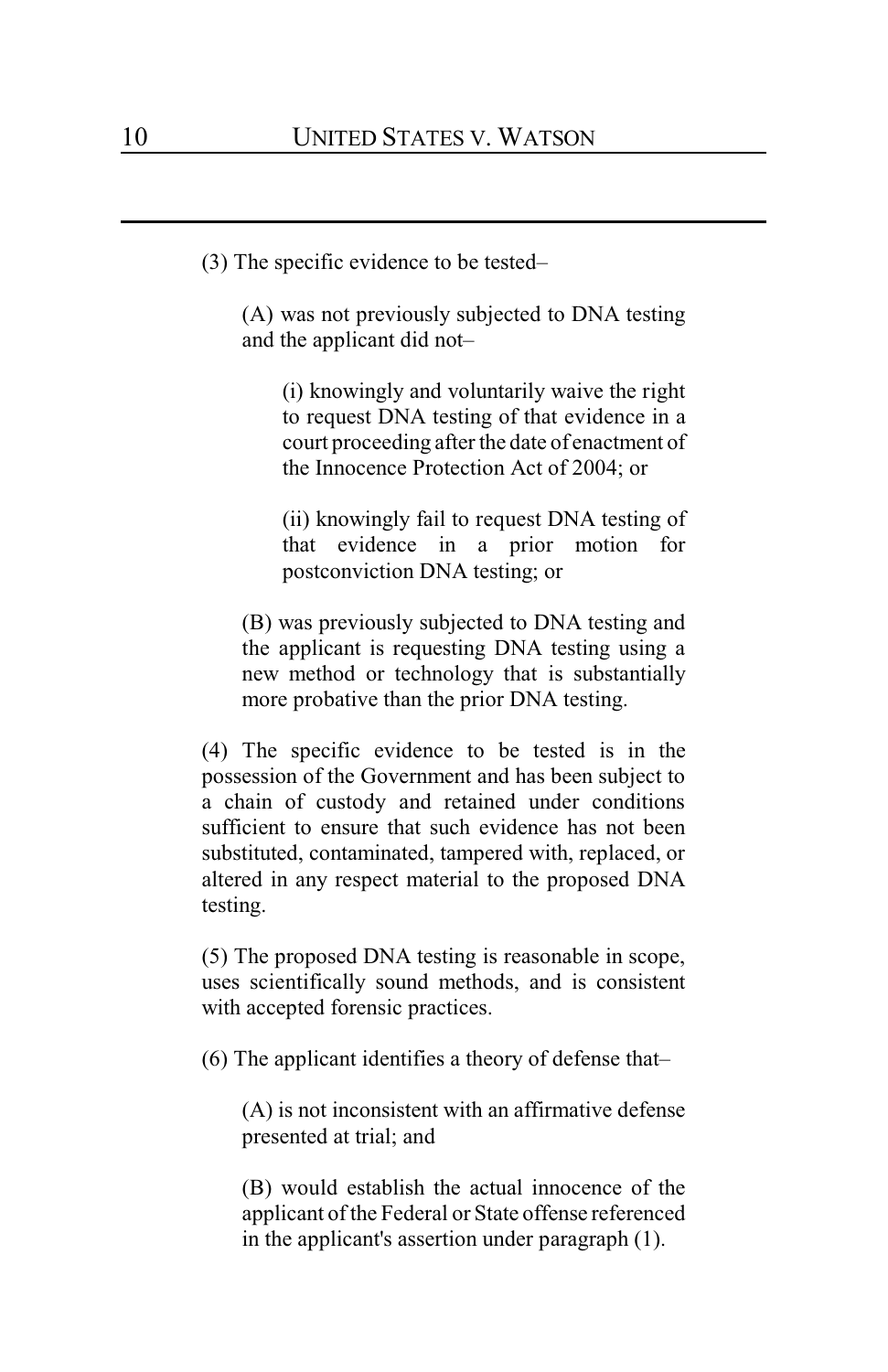(7) If the applicant was convicted following a trial, the identity of the perpetrator was at issue in the trial.

(8) The proposed DNA testing of the specific evidence may produce new material evidence that would–

(A) support the theory of defense referenced in paragraph (6); and

(B) raise a reasonable probability that the applicant did not commit the offense.

(9) The applicant certifies that the applicant will provide a DNA sample for purposes of comparison.

(10) The motion is made in a timely fashion, subject to the following conditions:

(A) There shall be a rebuttable presumption of timeliness if the motion is made within 60 months of enactment of the Justice For All Act of 2004 or within 36 months of conviction, whichever comes later. Such presumption may be rebutted upon a showing–

(i) that the applicant's motion for a DNA test is based solely upon information used in a previously denied motion; or

(ii) of clear and convincing evidence that the applicant's filing is done solely to cause delay or harass.

(B) There shall be a rebuttable presumption against timeliness for any motion not satisfying  $subparagnh(A)$  above. Such presumption may be rebutted upon the court's finding–

(i) that the applicant was or is incompetent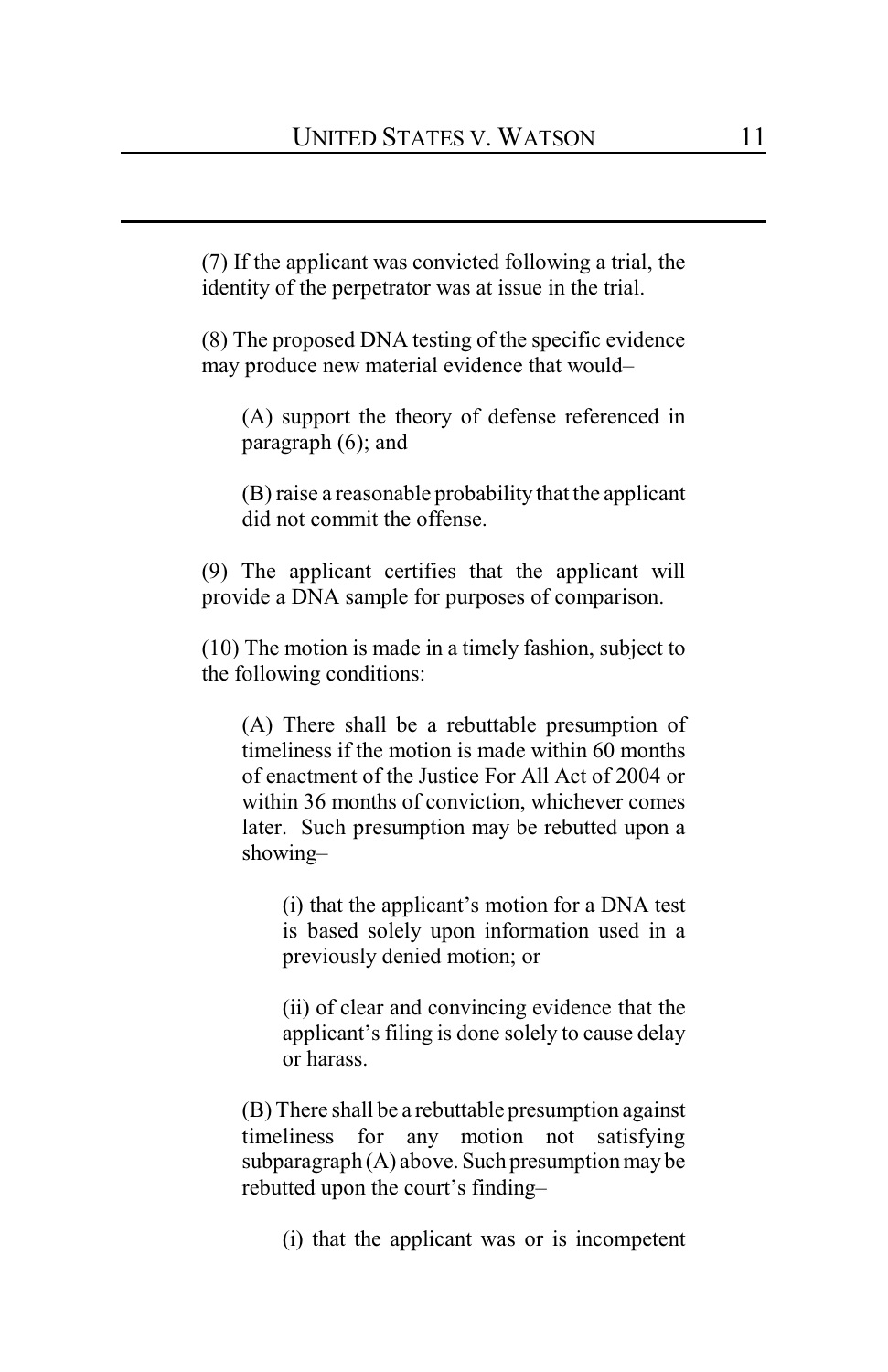Watson's defense was that he did not commit the act charged. He testified that he used the upstairs bathroom, but he never touched J.M.B. on his way to or from the bathroom. That would indeed be "actual innocence," so the question is whether DNA testing with post-trial technology would prove it. Among the arguments presented to the jury was that one of the other party-goers might have raped J.M.B. That argument put the identity of the perpetrator at issue.

The only solid evidence that there was a rape was J.M.B.'s brother's testimony. The medical evidence was

> and such incompetence substantially contributed to the delay in the applicant's motion for a DNA test;

> (ii) the evidence to be tested is newly discovered DNA evidence;

> (iii) that the applicant's motion is not based solely upon the applicant's own assertion of innocence and, after considering all relevant facts and circumstances surrounding the motion, a denial would result in a manifest injustice; or

(iv) upon good cause shown.

(C) For purposes of this paragraph–

(i) the term "incompetence" has the meaning as defined in section 4241 of title 18, United States Code;

(ii) the term "manifest" means that which is unmistakable, clear, plain, or indisputable and requires that the opposite conclusion be clearly evident."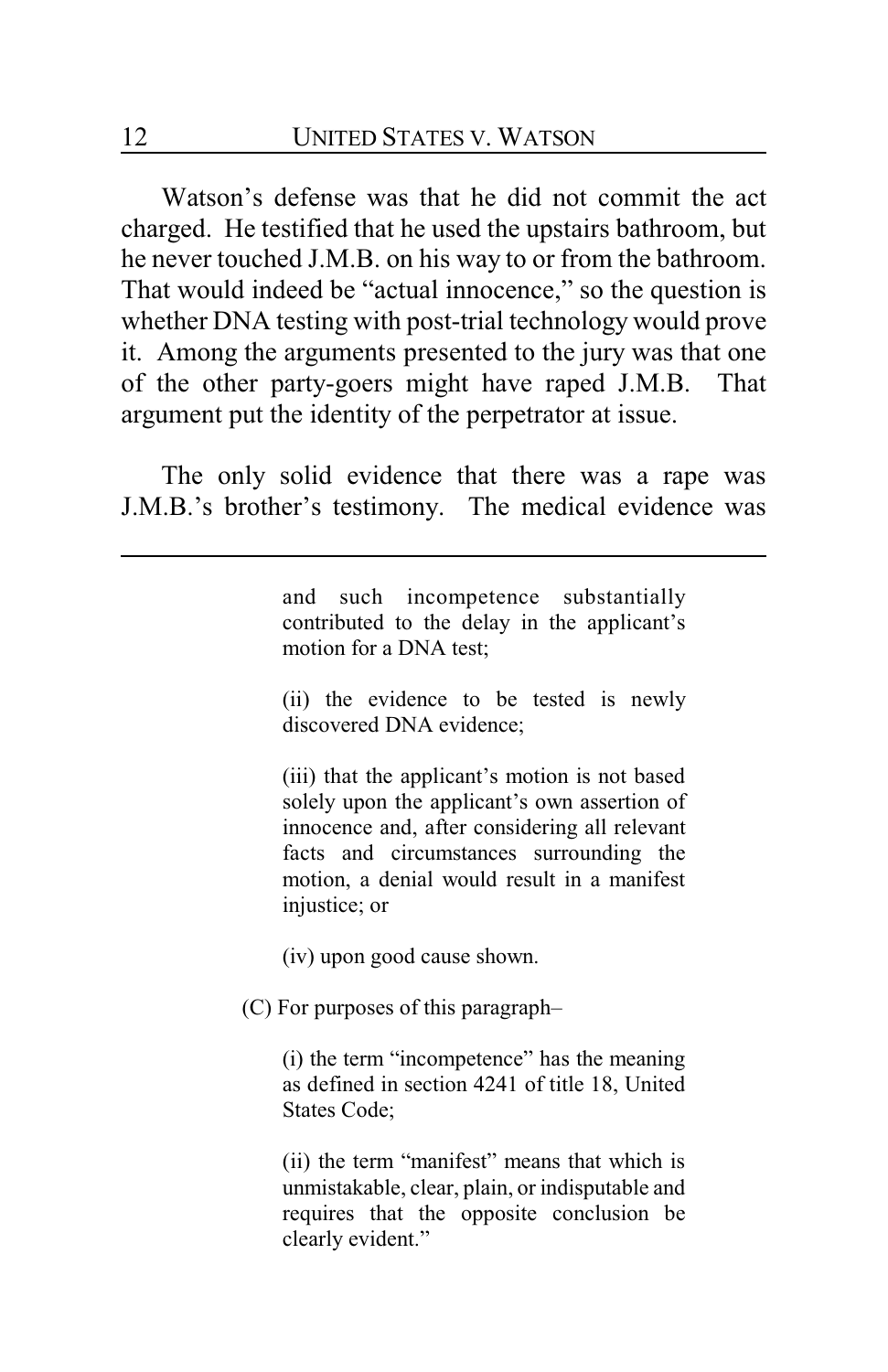inconclusive about whether J.M.B. had been raped and, if so, who had done it. The small tears and abrasions in the perineal area suggest that she was, but the intact hymen and absence of any damage to the vagina suggest that she was not, considering the brother's description of how the rape was perpetrated.

The brother's credibility was at issue because he was drunk, and because he told inconsistent stories about whether Watson had hit him with a hammer. The jury acquitted Watson on the charge of assaulting the brother. It is hard to see how they could acquit, unless they doubted the brother's ability or inclination to perceive, remember, and relate the truth.

Since the brother's credibility was weak and the medical evidence inconclusive, the semen in the underwear has to have been important to the jury's decision whether to believe J.M.B. had been raped. There was not enough semen to determine from the DNA testing possible at the time of trial whose it was. But the semen proved that some male had had sexual contact with a female who had worn the underwear. That corroborated to a degree the brother's eyewitness testimony that Watson raped J.M.B., as well as the possible implication from the medical testimony that J.M.B. could have been raped.

Now that post-trial DNA testing has made it possible to test this previously too small sample, it could prove actual innocence and mistaken identity in at least two ways. The DNA test might show that one of the other males at the party, not Watson, had raped J.M.B. Or, in conjunction with the medical evidence suggesting an unruptured hymen, it might suggest that no one had raped J.M.B., and some sexual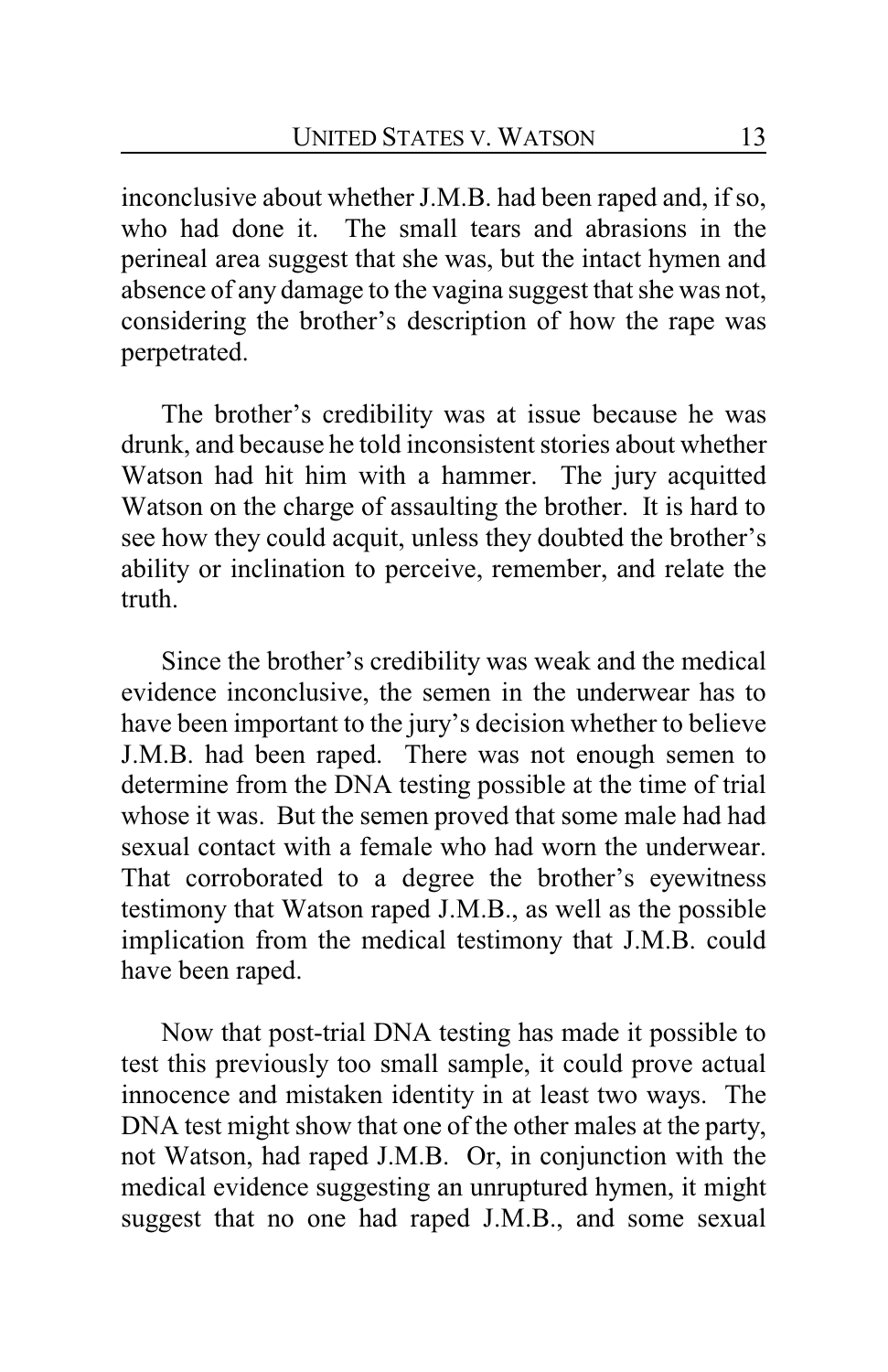relationship of the mother rather than rape of her daughter explained the semen.

That is not to say Watson's guilt would be impossible after the DNA testing, even if none of the DNA found was his. Impossibility is so rare that it cannot be a requirement for "actual innocence." But the probability might be so low that actual innocence would be the only sensible explanation. It would be hard to reconcile DNA proved to be someone's other than Watson's, and no semen or even "touch" DNA from Watson, with Watson's having raped J.M.B. The only sensible explanations consistent with the absence of Watson's DNA would be that someone else, or no one, had raped J.M.B.

Touch DNA could also be persuasive evidence of Watson's innocence. The evidence submitted on the motion supports that identifiable DNA could now be obtained from the vaginal swabs and even from J.M.B.'s shorts, showing who pulled them off. The prosecution's theory was that Watson pulled J.M.B.'s shorts off her to rape her. J.M.B.'s brother testified that when he put J.M.B. to bed she was fully clothed. Touch DNA only became available after Watson's conviction. If touch DNA testing is as good as the evidence before us suggests, it could also prove Watson's innocence, if he is innocent.

Our sister circuits have, like us, looked at the facts of the particular case to evaluate whether post-conviction DNA testing could, in the particular circumstances, establish actual innocence or mistaken identity. The Fifth Circuit in *United States v. Fasano* reversed a denial of testing, where eyewitness testimony established guilt, but a negative DNA test would undermine the credibility of four eyewitness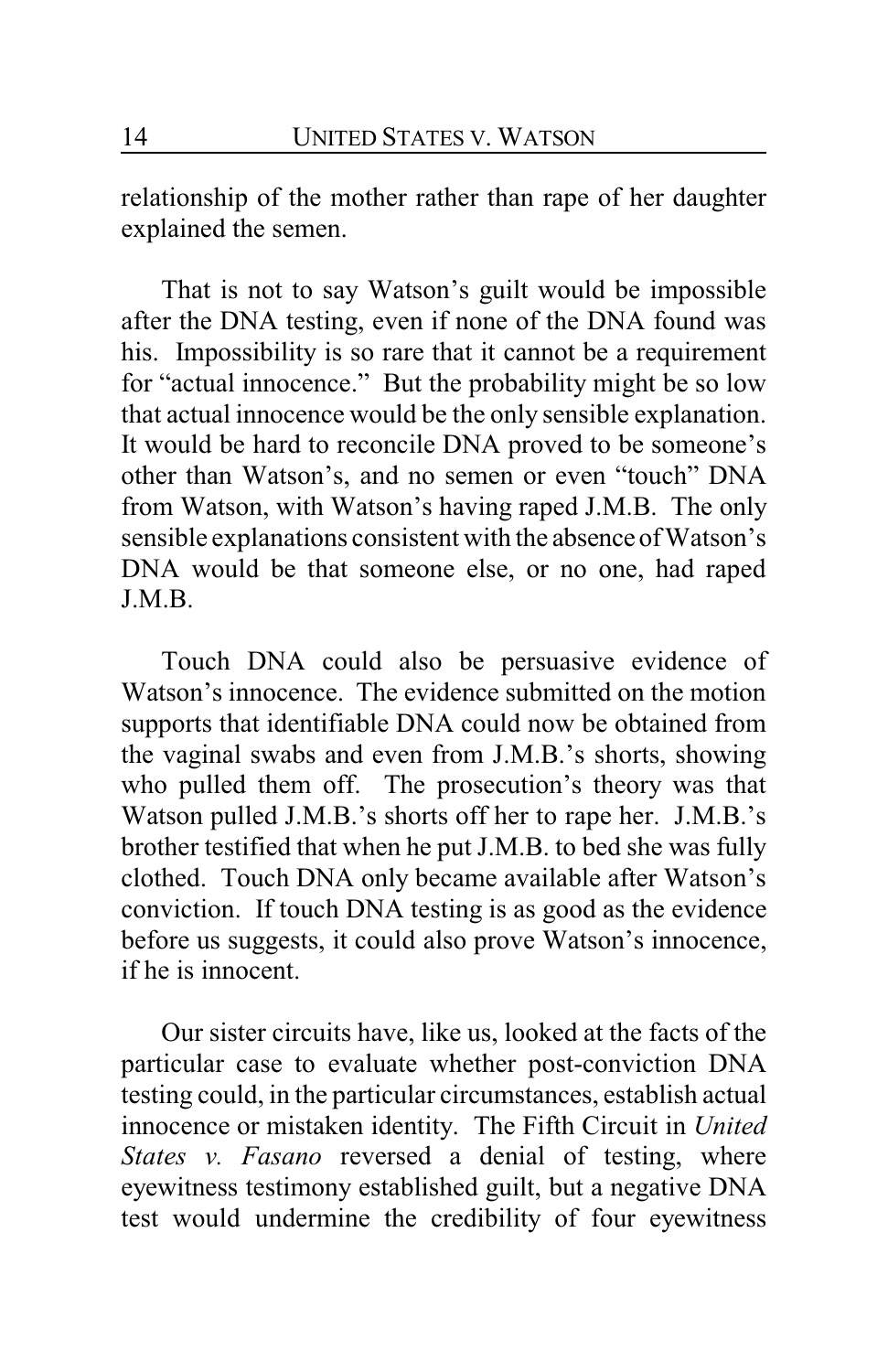identifications.**<sup>10</sup>** The Tenth Circuit in *United States v. Jordan* upheld a denial of testing, where the DNA testing would not be exculpatory, since the applicant admitted handling the bloody knife.**<sup>11</sup>** Likewise, in *United States v. Pitera*, the Second Circuit upheld a denial because the absence of Pitera's DNA on the gun and other items would not establish that he did not commit the murder together with the shooter.**<sup>12</sup>** By contrast, in the case before us, if, as her brother testified, Watson had pulled down J.M.B.'s shorts and was having sexual intercourse with her, as corroborated by the semen found in the underpants put on her afterward, the absence of his DNA and the presence of another male's DNA on the shorts and the vaginal swabs, and in the semen, would indeed be inconsistent with his guilt.

Neither innocence nor guilt can be proved with scientific certainty, regardless of whether the proof is scientific, and the significance of evidence necessarily varies from case to case. Where the presence or absence of the movant's DNA would not show actual innocence, there is no reason to test for it. Where it would, the statute compels testing so long as the movant complies with the Act's other requirements.

### **2. Timeliness.**

The government's strongest argument against testing the semen for identifiable DNA is that Watson's request is untimely. He was convicted in 2006, and made his motion,

**<sup>10</sup>** 577 F.3d 572, 574, 578 (5th Cir. 2009).

**<sup>11</sup>** 594 F.3d 1265, 1268–69 (10th Cir. 2010).

**<sup>12</sup>** 675 F.3d 122, 129 (2d Cir. 2012).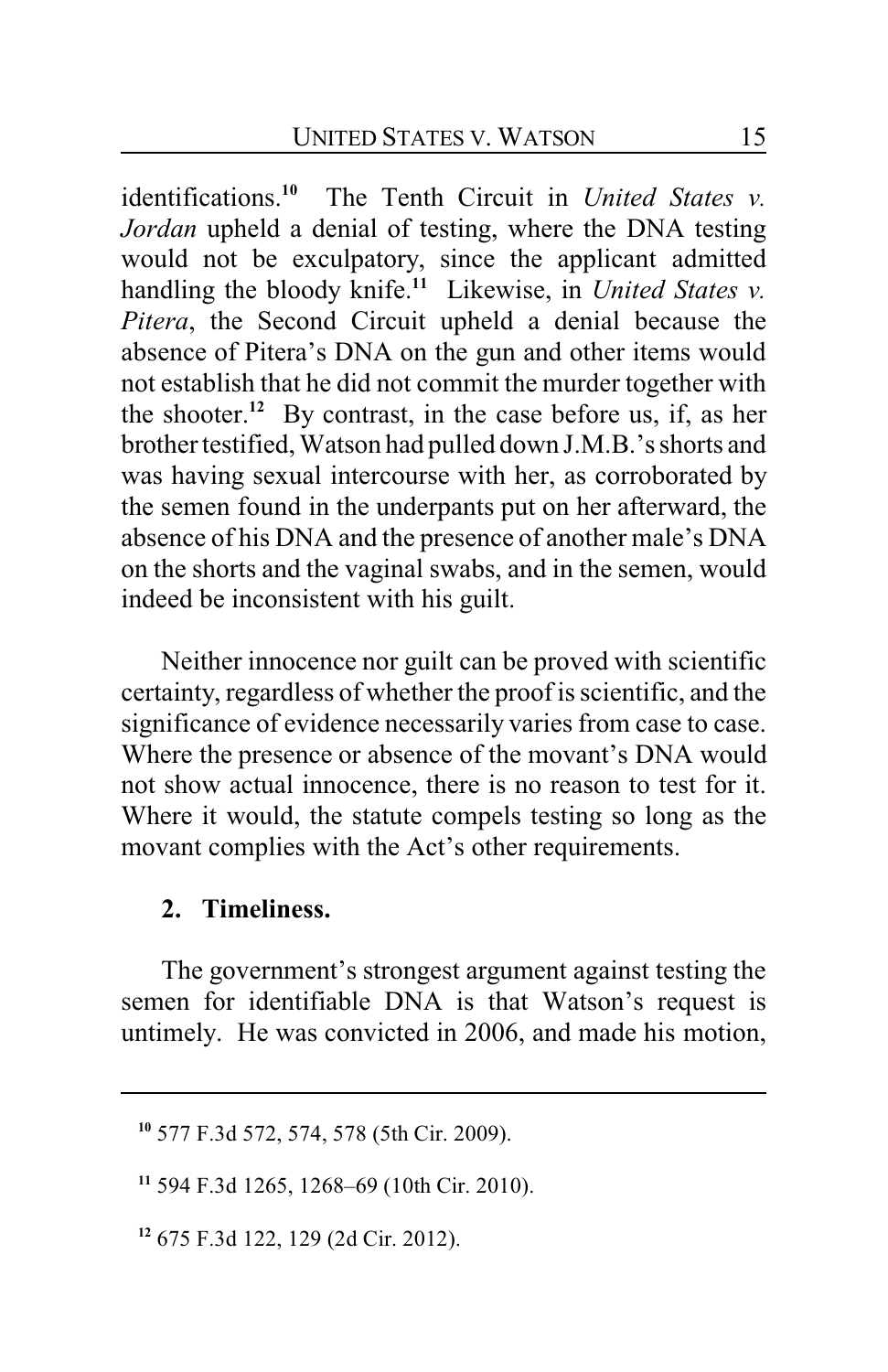after getting legal assistance from the Innocence Project, in 2013. The Act enabling convicts to get post-conviction DNA testing makes motions presumptively untimely five years after its 2004 enactment or three years from conviction.**<sup>13</sup>**

<sup>13</sup> "The motion is made in a timely fashion, subject to the following conditions:

> (A) There shall be a rebuttable presumption of timeliness if the motion is made within 60 months of enactment of the Justice For All Act of 2004 or within 36 months of conviction, whichever comes later. Such presumption may be rebutted upon a showing–

(i) that the applicant's motion for a DNA test is based solely upon information used in a previously denied motion; or

(ii) of clear and convincing evidence that the applicant's filing is done solely to cause delay or harass.

(B) There shall be a rebuttable presumption against timeliness for any motion not satisfying subparagraph (A) above. Such presumption may be rebutted upon the court's finding–

(i) that the applicant was or is incompetent and such incompetence substantially contributed to the delay in the applicant's motion for a DNA test;

(ii) the evidence to be tested is newly discovered DNA evidence;

(iii) that the applicant's motion is not based solely upon the applicant's own assertion of innocence and, after considering all relevant facts and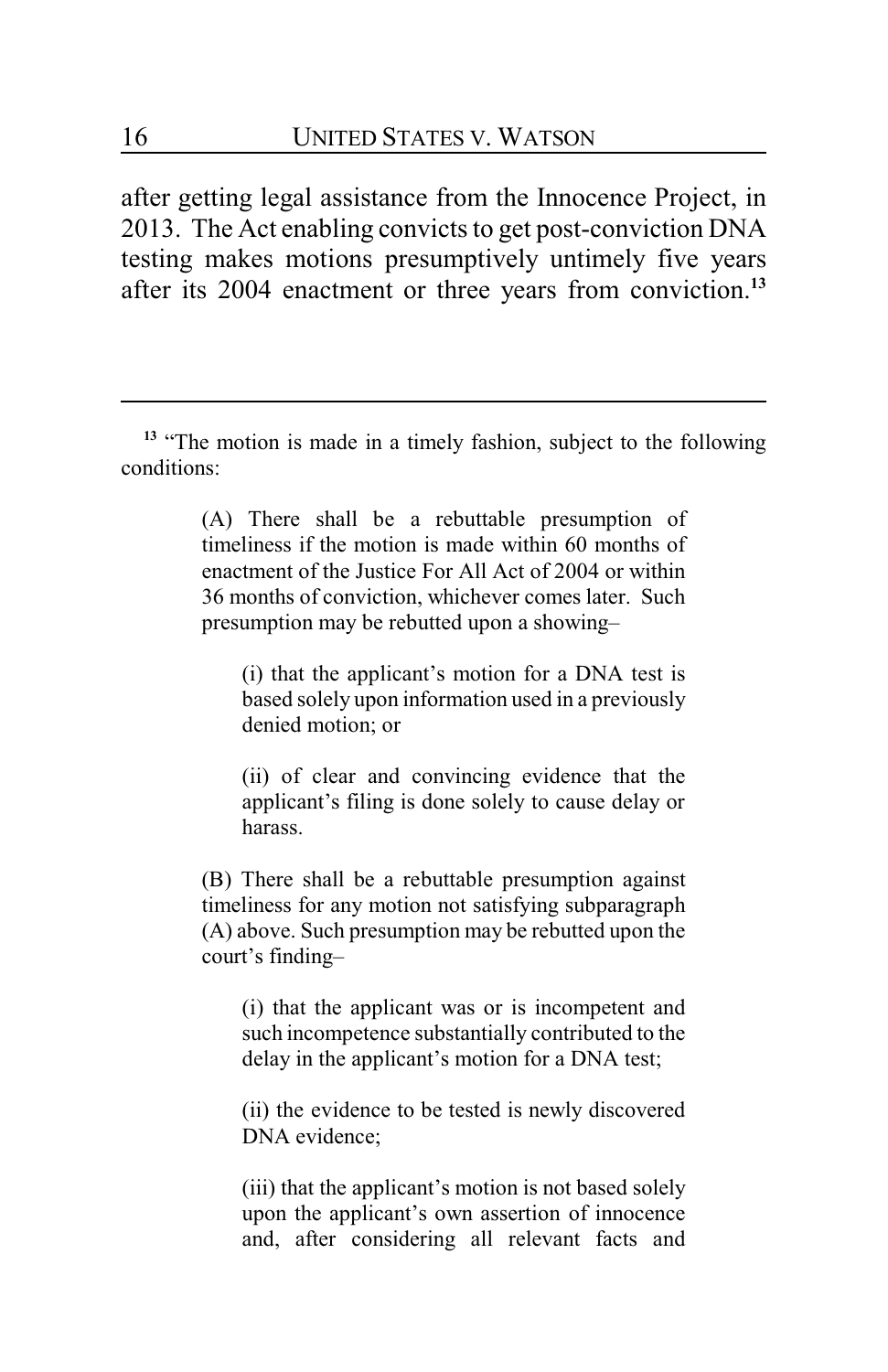Watson's motion was, as he concedes, presumptively too late.

Watson's timeliness argument depends on the statutory provision that the presumption of untimeliness is rebutted, if "the evidence to be tested is newly discovered DNA evidence."**<sup>14</sup>** Although the district judge articulated a finding of untimeliness, that finding is actually a legal conclusion. The district court determined that the untestable DNA was not "newly discovered DNA evidence" because the underwear and other clothing were themselves not newly discovered. It is uncontested that, as the government's expert witness testified, the semen could not then be tested for DNA evidence. Watson's motion establishes, without contradiction, that scientific developments since the trial have made it possible now, but not then, to get an identification from the tiny quantity of DNA. So our question is one of law—does a change in the scientific evidence potentially available concerning certain objects constitute "newly discovered evidence" when the objects to be investigated are not newly discovered?

We conclude that the DNA is "newly discovered DNA evidence" even though the underwear and semen are not. A specimen of DNA not usable to identify anyone is not evidence that anyone in particular deposited it. Semen proves a deposit from the male half of the population, but not from

> circumstances surrounding the motion, a denial would result in a manifest injustice; or

(iv) upon good cause shown."

18 U.S.C. § 3600(a)(10).

 $14$  *Id.* § 3600(a)(10)(B)(ii).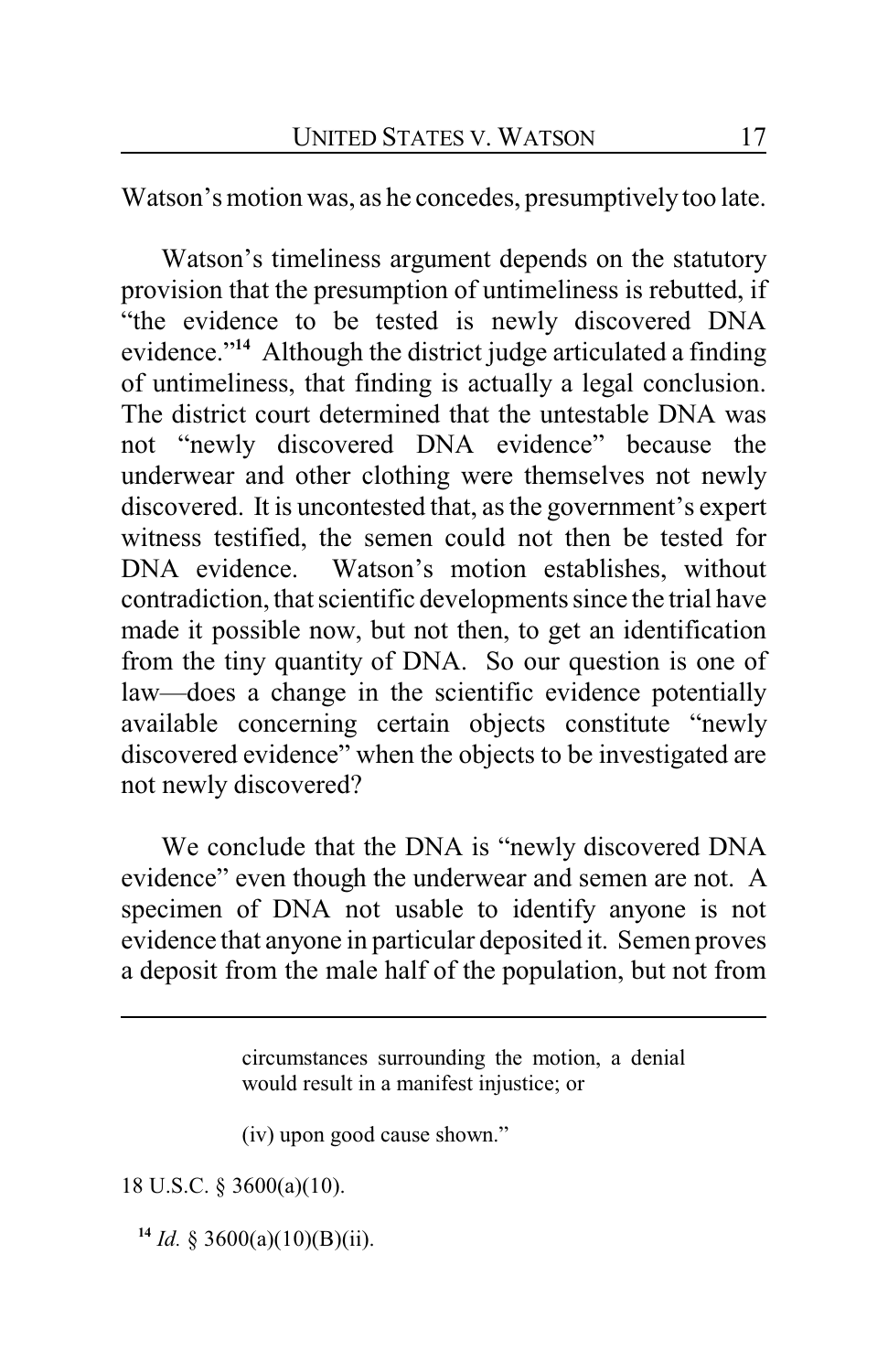a particular male. Unlike semen, DNA, if capable of being examined, would be evidence of which male had sexual contact with a wearer of the underwear. The proposition for which identifiable DNA would be evidence is an entirely different proposition from that for which the underwear with semen would be evidence. The issue critical to Watson's guilt or innocence is not the semen, but whose it was. Where only a single male could be the perpetrator, semen might be all the evidence needed, but where, as here, the semen could have come from other males, innocently if by way of J.M.B.'s mother, or criminally from some other male at the party, a DNA test identifying which male it came from is the evidence that makes or breaks the case.

The word "discover" connotes obtaining knowledge of a thing, not just tripping over it.**<sup>15</sup>** It would be an anomalous use of the word "discover," as in "newly discovered DNA evidence," to apply it to something possessed without the capability of knowing what it is. Doubtless many people possessed radium before Marie Curie discovered its properties, and uranium was used to make yellow glass for centuries before anyone discovered other uses for it. We would not say that a seventeenth century Czech glass blower had discovered radioactive substances, even though theywere piled in the corner of his shop. It was only subsequent to 1892 that viruses small enough to pass through filters were discovered to be the causes of many diseases of plants,

**<sup>15</sup>** *See* THE AMERICAN HERITAGEDICTIONARY 403 (2d college ed. 1985) (defining "discover" as "[t]o obtain knowledge of through observation, search, or study"); *see also* 4 THE OXFORD ENGLISH DICTIONARY 752 (2d ed. 1989) (defining "discover" as "[t]o obtain sight or knowledge of (something previously unknown) for the first time; to come to the knowledge of; to find out").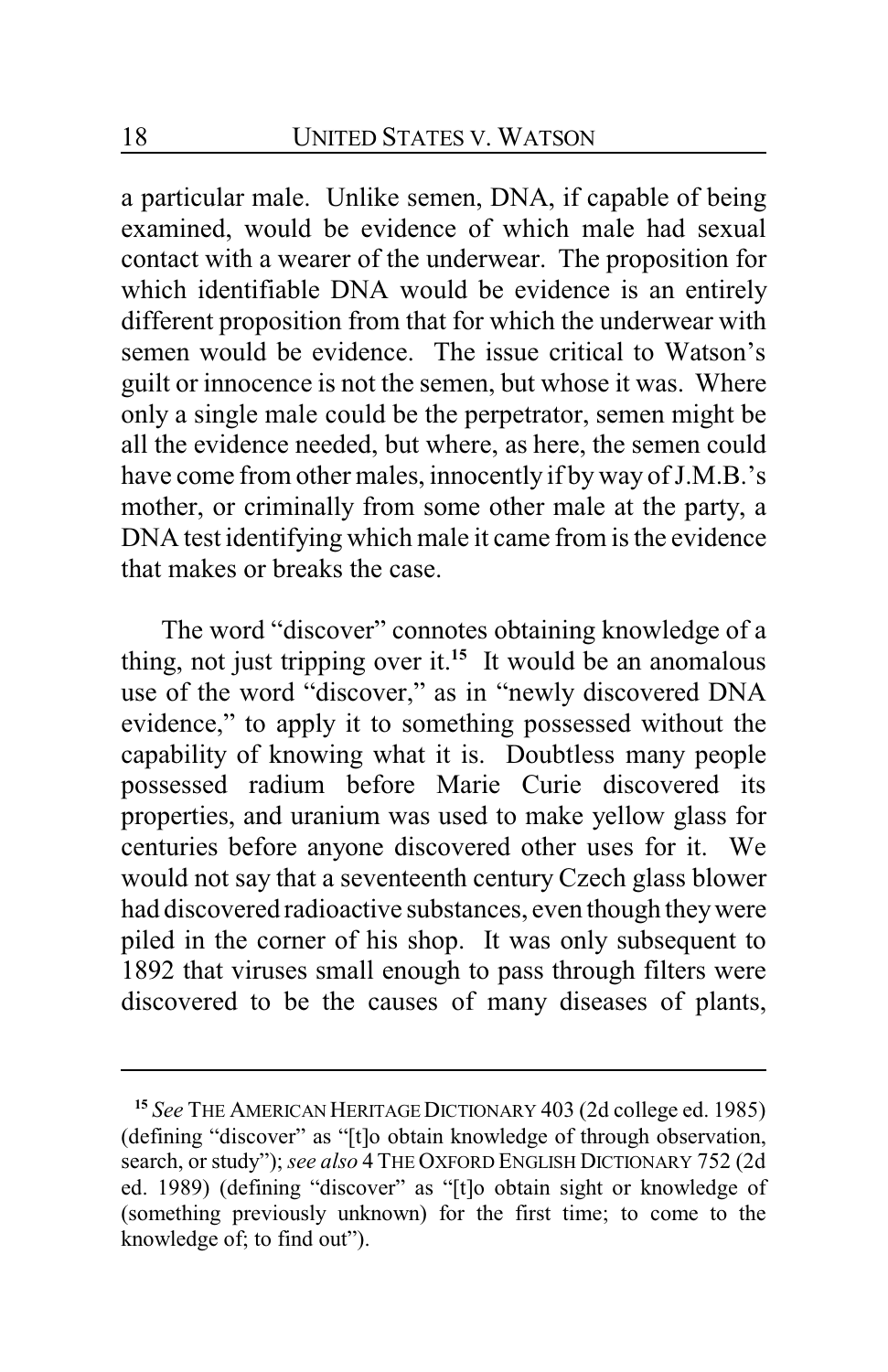animals and people, though people had possessed the diseased leaves, cattle and so forth since time immemorial.**<sup>16</sup>** A dead cow would not, before that, have been discoverable evidence of foot-and-mouth disease, even if one had its carcass in a laboratory. **<sup>17</sup>** Wigmore defined "evidence" as a "knowable" fact "on which the determination of the tribunal is to be asked."**<sup>18</sup>** Here, the "knowable" fact, knowable now but not at trial, is whose DNA was in the underpants on J.M.B.'s person and clothing. The fact that matters, whose semen it was, did not become knowable, so it could not be evidence, until post-trial scientific advances made its discovery possible.

Congress provided for scientific advances in one of the preconditions for mandatory DNA testing. Either the evidence had not previously been subjected to DNA testing (as here, because it was too small a sample), or it had been, but a new method was "substantially more probative."**<sup>19</sup>** This phrasing provides for mandatory testing even where the DNA has been tested before. The government argues that because the "new method" phrase is used in requirement 3 of the list of 10 requirements for DNA testing, but not in requirement

**<sup>17</sup>** *See id.* at 15.

**<sup>18</sup>** *See* 1 WIGMORE ON EVIDENCE § 1 (Tillers rev. 1983) ("Any knowable fact or group of facts, not a legal or a logical principle, considered with a view to its being offered before a legal tribunal for the purpose of producing a persuasion, positive or negative, on the part of the tribunal, as to the truth of a proposition, not of law or of logic, on which the determination of the tribunal is to be asked.").

**19** 18 U.S.C. § 3600(a)(3)(B).

**<sup>16</sup>** GARY N. CALKINS, THE SMALLEST LIVING THINGS 14 (1932).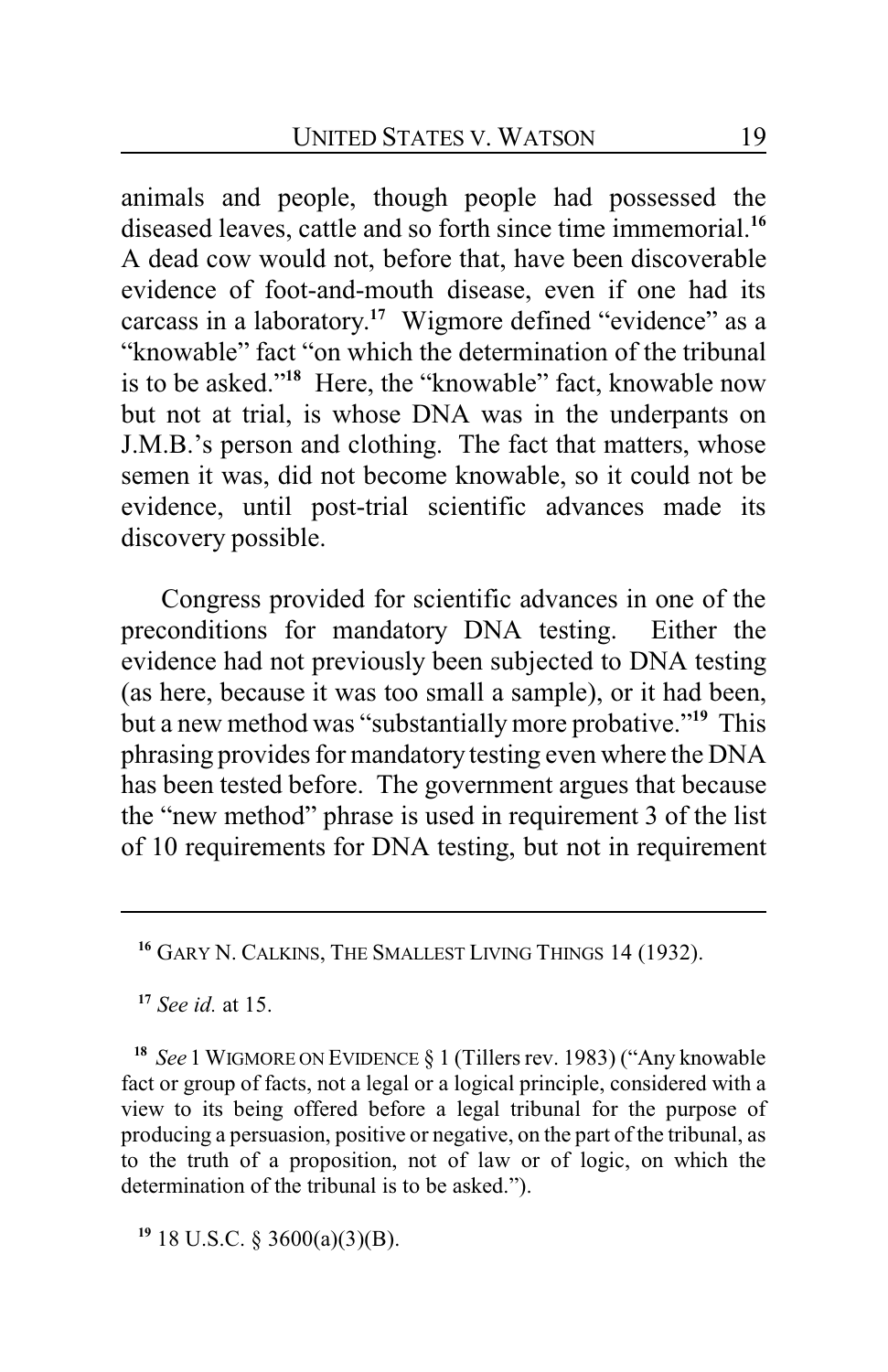10, the timeliness and "newly discovered DNA evidence" or "good cause shown" language, we should infer the negative pregnant that new methods will not suffice to rebut untimeliness. We cannot see what purpose Congress might have had for so providing. The statute does not say that. The government proposes to read into requirement 10's silence about new methods an implied negative pregnant. Some statements imply a negative pregnant, some do not. "Sometimes there is no negative pregnant: 'get milk, bread, peanut butter and eggs at the grocery' probably does not mean 'do not get ice cream.'"**<sup>20</sup>**

Our reading of "newly discovered DNA evidence" does pose a risk of subsequent testing on old DNA from many closed cases. Congress created the statutory remedy, though, expressly for individuals already under sentence of imprisonment or death pursuant to a conviction,<sup>21</sup> thereby sacrificing finality to accuracy of a conviction. Were the statute not an intentional Congressional rejection of finality where innocence could be proved by DNA, Congress would not have provided a remedy that benefits no one but persons already convicted.

Another obvious risk created by the statute is the expense of a flood of post-conviction DNA testing requests. Congress addressed that as well, by requiring that the applicant, the

**<sup>20</sup>** *Longview Fibre Co. v. Rasmussen*, 980 F.2d 1307, 1313 (9th Cir. 1992); *see also* BLACK'S LAW DICTIONARY 1132 (9th ed. 2009) (defining a "negative pregnant" as "[a] denial implying its affirmative opposite by seeming to deny only a qualification of the allegation and not the allegation itself").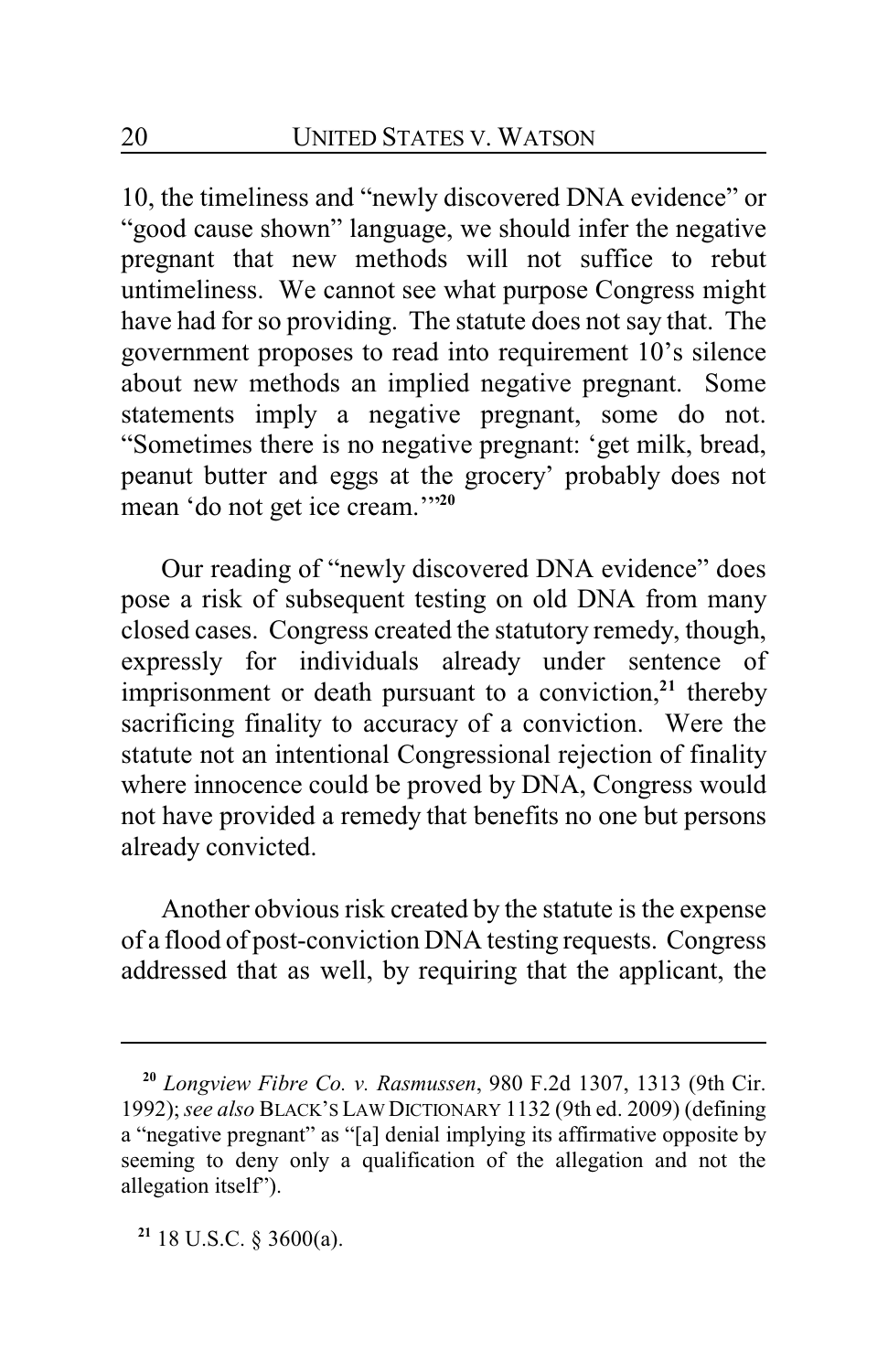convicted criminal, pay for the test, except when indigent.**<sup>22</sup>** There are federal grants to the states for post-conviction DNA testing. **<sup>23</sup>** As for the indigent applicants, they run a very great risk in requesting a DNA test if they are guilty, so absence of a financial burden does not mean they are undeterred. If the applicant turns out to be the source of the DNA tested, the government may apply for a contempt of court penalty, the Bureau of Prisons may deny good time, the Parole Commission may deny parole, and inculpatoryDNA findings may be forwarded to appropriate state officials.**<sup>24</sup>** Those convicted in state court may have even more to lose from asking for DNA tests when they are guilty than do federal defendants, because state systems typically offer more good time and parole. Watson's lawyers, the Innocence Project, propose to pay for his DNA test, but even so, he has a lot to lose if his DNA is found in the semen in J.M.B.'s underwear. He risks loss of good time and contempt penalties.

We conclude that Watson successfully rebutted the rebuttable presumption of untimeliness. The DNA evidence must be deemed "newly discovered," since it was not discoverable before. Because we accept Watson's "newly discovered DNA evidence" argument under subsection (B)(ii), we do not reach his "upon good cause shown" argument under subsection (B)(iv). Since we do not reach the "good cause" argument, we do not reach the government's counterargument based upon the delay between the post-trial

- **<sup>23</sup>** 42 U.S.C. § 14136(a).
- **24** 18 U.S.C. § 3600(f)(2)(B).

**<sup>22</sup>** *Id.* § 3600(c)(3).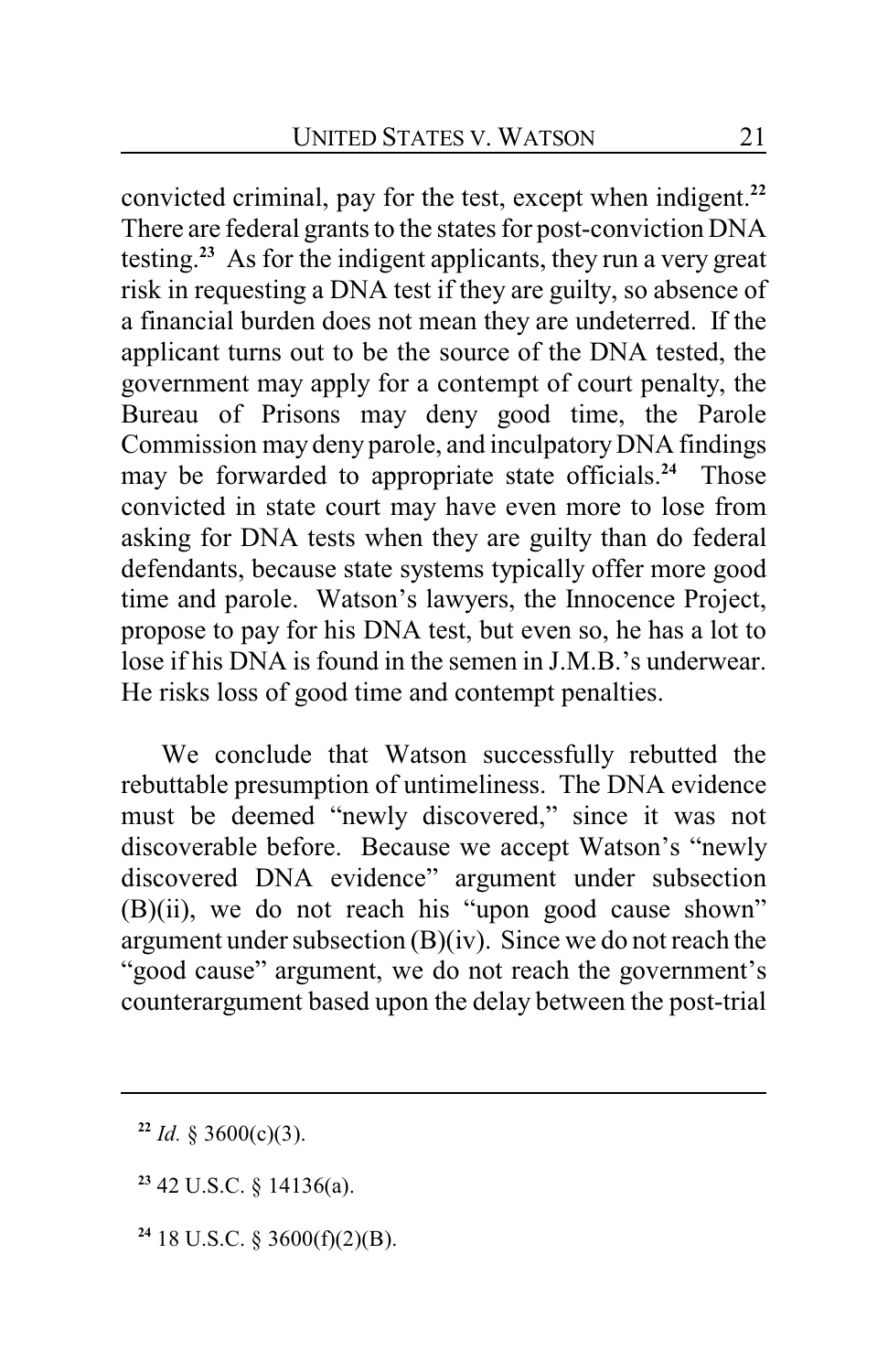scientific advances and Watson's motion, or Watson's rebuttal arguing that he was appropriately diligent.

# **Conclusion**

No tradition is more firmly established in our system of law than assuring to the greatest extent that its inevitable errors are made in favor of the guilty rather than against the innocent.**<sup>25</sup>** Our legal tradition has always followed Blackstone's principle that "it is better that ten guilty persons escape than that one innocent suffer."**<sup>26</sup>** The moral force of our criminal law requires this allocation of the risk of error, both with respect to standard of proof and to scientific testing of newly discovered evidence critical to guilt. "It is critical that the moral force of the criminal law not be diluted by a standard of proof [or, we suggest, a rejection of scientific testing] that leaves people in doubt whether innocent men are being condemned."**<sup>27</sup>** Not all share our revulsion at punishment of the innocent, of course. But Americans have always been revolted by the notion that it is better that the innocent suffer than that some of the guilty go free.

Consistent with our tradition, Congress has created a device to end the suffering of the innocent, where their innocence is scientifically demonstrable by DNA evidence, even after their convictions have become final. The most hallowed principle of our criminal law, protecting the

**<sup>25</sup>** *See In re Winship*, 397 U.S. 358, 368–72 (1970) (Harlan, J., concurring).

**<sup>26</sup>** WILLIAM BLACKSTONE, 4 COMMENTARIES \*358.

**<sup>27</sup>** *In re Winship*, 397 U.S. at 364.